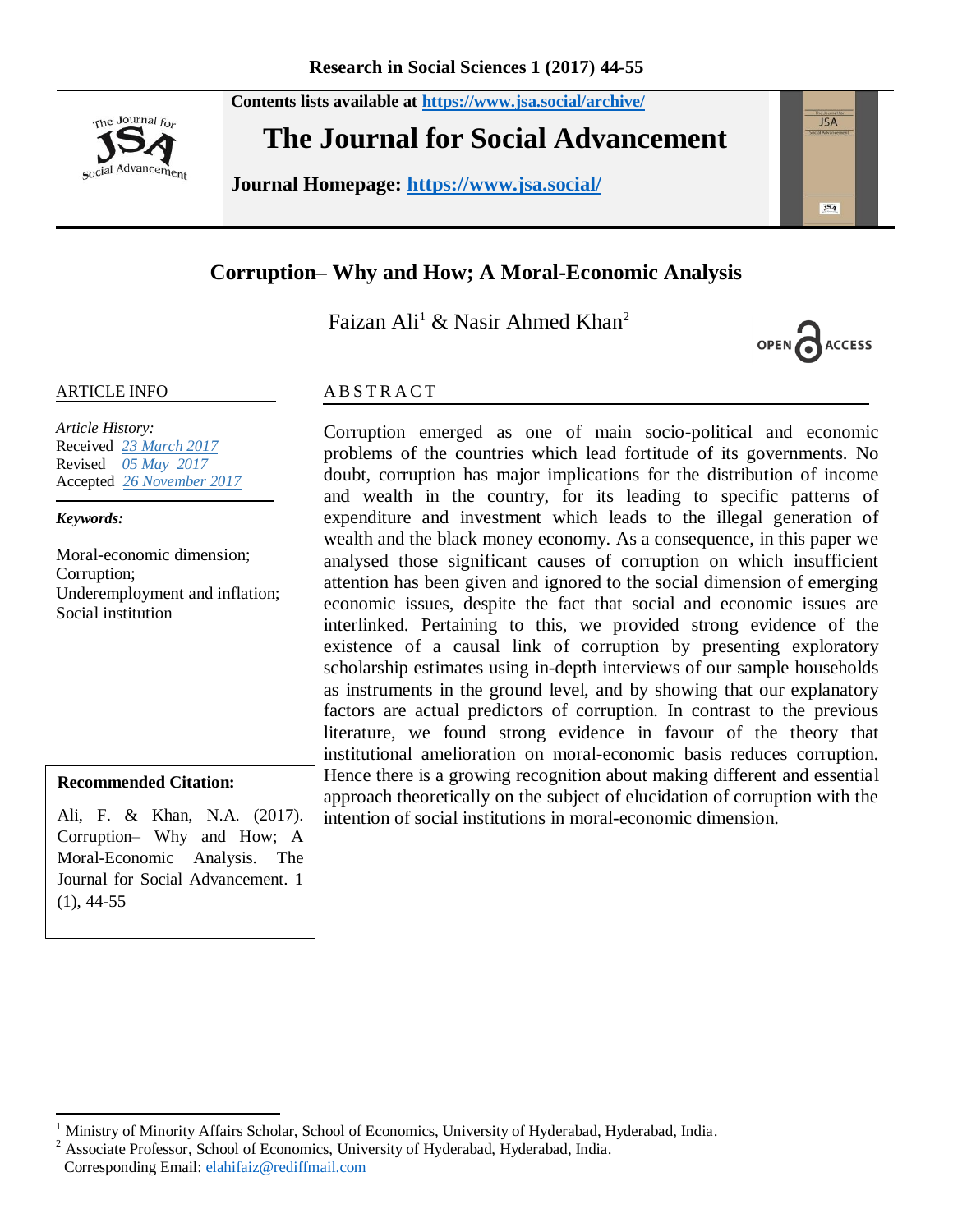## **Introduction**

The question of the macroeconomic impact of corruption has received a great deal of attention during the last few decades. In their definitions of corruption, economists often place emphasis on practices related to public decisions and retain a description close to that adopted by the World Bank for which corruption can be understood as the abuse of public or private office for personal gain (Mohamed Dridi, 2014). It means Corruption is the misuse of public power or entrusted power (by elected politician or appointed civil servant, heritage, marriage, election, schooling, appointment or whatever else) for personal gain. It hurts everyone who depends on the integrity of people in a position of authority (Vito Tanzi, 1998).

A much more difficult, scientific definition for the concept ‗corruption' was developed by Professor (emeritus) Dr. Petrus Van Duyne: "Corruption is an improbity or decay in the decision-making process in which a decision-maker consents to deviate or demands deviation from the criterion which should rule his or her decision-making, in exchange for a reward or for the promise or expectation of a reward, while these motives influencing his or her decisionmaking cannot be part of the justification of the decision."

Pertaining to these definitions, in simple words, it is to be said that a work which is not done in a given time and conditions, is a highly significant source of corruption. But this is not a single one that is highly significant source of corruption because it is confirm that corruption is not related to single phenomenon. And when we study of corruption with respect to the different countries, different regions, different cultures etc. we find a very controversial picture like different causes of corruption, different impacts of corruption and different discerning on corruption.

For developing countries particular in India, circumstances are more complicated because there is amazing cultural diversity throughout the country. Therefore it is too difficult to reach an optimum point of solution of concern problem with single phenomenon. Hence it becomes necessary that study regarding solution of concerned critical problems should be in different perspectives, different objectives, through different tools etc. In this regards corruption is also a critical rising

problem in India that has different inputs and outputs which are associated with diversified socioeconomic institutions of India. And it is worldwide accepted theoretically and empirically that these institutions are highly significant factors of emerging economic issues of developing countries (Daron Acemoglu, 2009).

Challenging though these issues may be, we are now much better capable of understanding, and perhaps work towards redressing, the causes of these issues. Much of the progress on these issues has been made in economics, but the next step will require us to combine the insights and tools developed in economics with perspectives from other social sciences because it is concluded that the institutional values are deteriorating, being substituted by corruption which is getting the rank of a rising social value and is largely in practice amongst members of the general public, particularly in various economic aspects of social life. Nonetheless, people still believed that established social order is strong enough to combat this broken up dynamics, by generating a morality based milieu. If these factors lead to vigorous economic expansion, corruption is likely to decrease (Sayyid Musa Sadr, 2011).

This paper discusses the meaning and concept of corruption with importance of institutions and its implication on ground problems like corruption and its measurement in the moral-economic analysis, in then followed by the same theme in the review of literature. The methodology is demonstrated in the third part of this paper. Findings and discussion are exposed in the fourth part. Finally, this paper will be closed with conclusion and suggestions.

Review of Literature with Impact Evaluation **Studies** 

It is proved by theories and subsequent empirical evidences that corruption has a significant negative impact on sustainable development. In that case, the economic detriment of corruption on growth rates appears to be very large. A more corrupted society translates into lower rates of economic growth and thus reduces the ability of governments to alleviate poverty. In this respect, previous investigations have concentrated on various causes of corruption, quantitatively and qualitatively.

Pertaining to these the dominant mode of measurement since the mid-1990s has been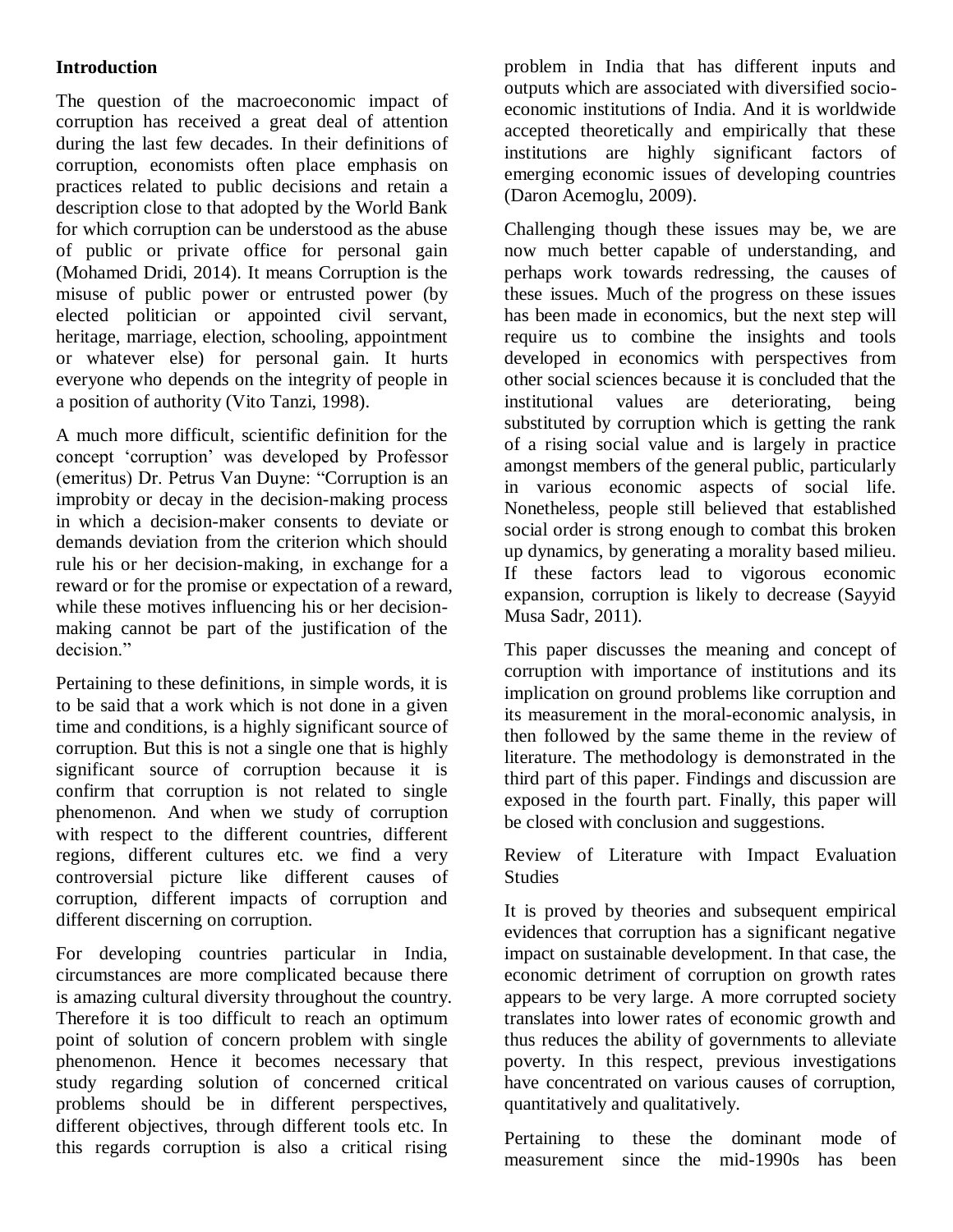perception-based, via cross-national analyses drawn from a range of surveys and expert assessments. Although the literature has provided important insights on the aggregate determinants of corruption, it has shortcomings. In particular, perception indices raise concerns about predispositions. Also, the comprehensive nature of the data tells us little about the relationship between corruption and individual agent. Conceptually macro-level determinants cannot satisfactorily explain of corruption for solution of this problem (Ritva Reinikka and Jakob Svensson, 2003).

Because of, for measuring corruption by macrolevel indices such as the Corruption Perception Index (CPI), the Bribe Payers Index (BPI), the Global Corruption Barometer, the Business Environment and Enterprise Performance Surveys (BEEPS) or other aggregate indicators such as the Control of Corruption element in the World Bank Group's Worldwide Governance Indicators (WGI), have undoubtedly proved immensely important in raising awareness of the issue of corruption. However, it is now widely acknowledged that such measures are inherently prone to bias and serve as imperfect proxies for solution of corruption (Kurtz and Shrank 2007).

Indeed, measuring corruption has been described as 'more of an art form than a precisely defined empirical process' (UNDP 2008: 8). Moreover the lack of a convincingly agreed upon definition of what counts as corruption remains a serious obstacle to solute, as in practice specific indicators inevitably (even if implicitly) reflect particular definitions which can be used to support different findings (Hawken and Munck 2009).

Obviously there is a big controversy because of there is no proper and authenticated way for capturing of corruption particular in developing countries. And most significant cause of this situation is that there is found ethical, cultural, and institutional differences at cross country level. These factors make significant causes of corruption. The existing studies on corruption and its causes, demonstrated by many scholars might be the most comprehensive, but is not fully compatible and sufficient for solution of corruption in required perspective. The underlying theory and concept to solve problem of corruption is not based on actual rational behaviour which is linked with ethical, cultural and institutional differences in developing

countries. Thus measuring causes and their implications of corruption in moral-economic perspective would be more appropriate in developing countries particular in India because there is amazing cultural diversity throughout the country.

In doing so we analyse some books, reports, narratives and public documents for instance: a report on 'India Corruption Study-2008' by International Transparency, Rajeev K. Goel and Michael A. Nelson's paper 'Corruption and government size: A disaggregated analysis' (1998), Georgios I. Zekos in Ethics versus corruption in globalization (2004), Mohamed A. 'Arafa's ‗Corruption And Bribery In Muslimic Law: Are Muslimic Ideals Being Met In Practice?' etc.

Pertaining to this literature, most studies are based on empirical perspective and some of them are on theoretical perspective. But at ground, there are only few studies which talk about problem of corruption in developing countries at individual and local level and tell us about causes of corruption to solute this problem at ground level. In this regards we tried to show third perspective or moraleconomic perspective for solution of corruption in developing countries particularly in India. However it was difficult, but not impossible. We showed this using eight different data collection approaches: religion surveys, dowry surveys, inflation surveys, value less education surveys, underemployment surveys, prejudice and discrimination surveys, weak rules and regulations surveys and poor health surveys. Although each approach has a more general focus – corruption – broadly defined – is often identified as a key issue e.g. some of them basic concept and definition are as following:

## **Concepts and Definitions**

The concepts and definitions of some imperative terms used in the survey and relevant to this paper are explained in the following points.

**Household:** A group of persons who usually lived together and took food from a common kitchen constituted a household (NSS Report No. 552: Employment and Unemployment Situation among Major Religious Groups in India).

**Employment:** And in this group of persons, who was employed in public sector activities, were those activities which were sponsored by Government or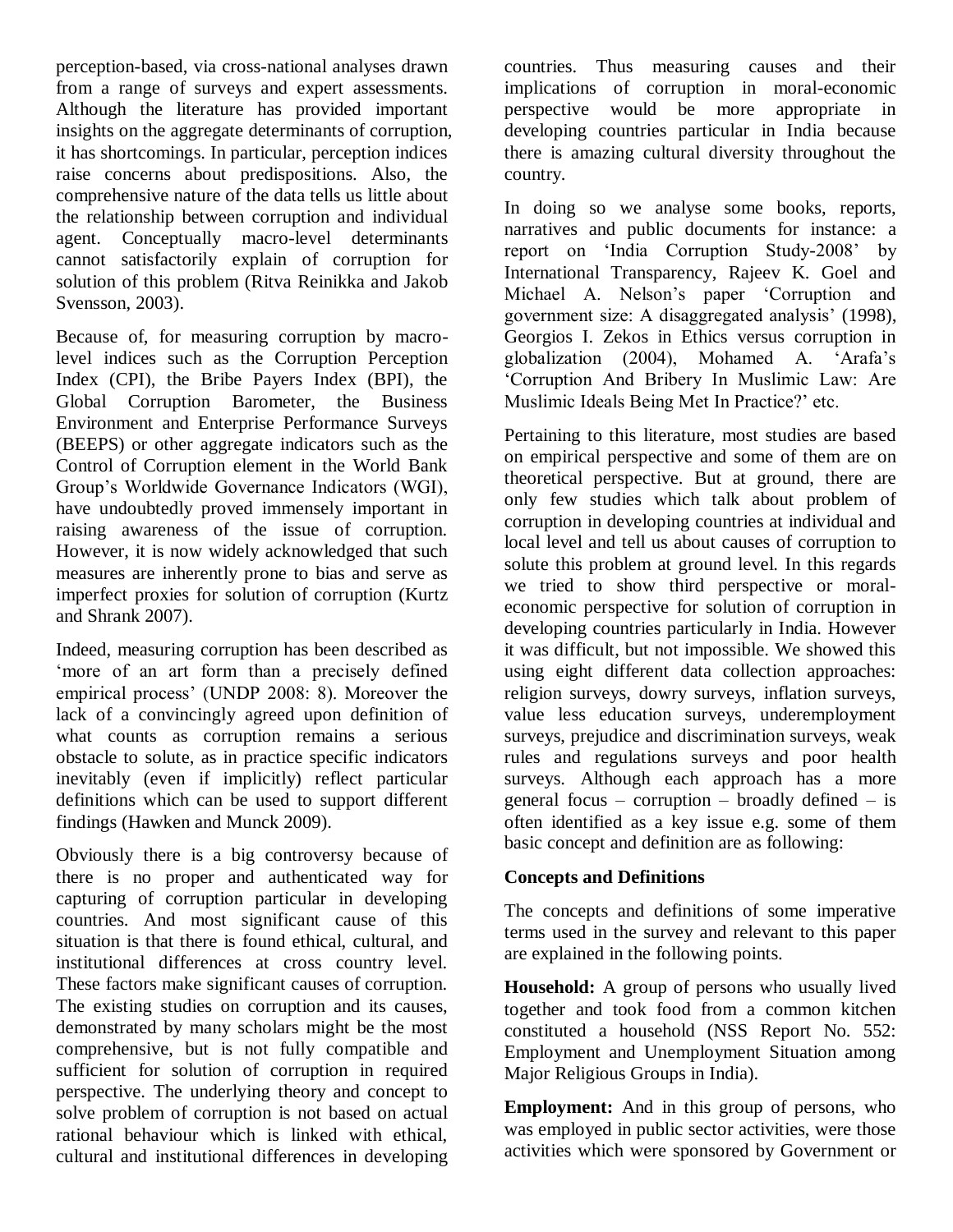Local Bodies, and which covered local area development works, is constituted (NSS Report No. 552: Employment and Unemployment Situation among Major Religious Groups in India).Besides this who was employed in private sector activities which were sponsored by private sector in similar manner are related to private sector employment, are constituted. It should be noted that in above mentioned activities, we are considered only those activities which are related to Grade IV or 'D' group employment and their monthly income lies between Rs. 15-25 thousands (see CCS (CCA) Rules, 1965 and 6th Pay Commission of India).

**Religious group:** For each household surveyed, the reported religion of the head of the household was well thought-out as the religion of all the members of the household irrespective of the actual religion followed by individual members (NSS Report No. 552: Employment and Unemployment Situation among Major Religious Groups in India).

**General educational level:** A person was considered as educated in the terms of the general level of education that was collected in terms of highest level of education successfully completed. Diploma or certificate courses in general education, technical education or vocational education, which is correspondent to graduation level, was considered under the category ‗graduate'. Similarly, diploma or certificate courses in general education, technical education or vocational education, which is equivalent to post-graduation level and above were considered under the category 'post-graduate and above' (NSS Report No. 552: Employment and Unemployment Situation among Major Religious Groups in India).

## **Methodology**

A study on "India Corruption Study-2008 with Special Focus on BPL Households" was designed and conducted by 'Centre for Media Studies' (CMS) issued by Transparency International India to measure the extent of petty corruption . The study was based on perception, experience and estimation (PEE) model where the scope was not only limited to perceptions about corruption in general, but perception in specific context of a service and, more importantly, actual experience of paying bribe by BPL households in availing one or more of the eleven selected public services.

Depending on frequency of interaction, the eleven services were divided broadly into "basic services" (PDS, Hospital Service, School Education (up to 12th), Electricity Service and Water Supply Service) and "need based services" (Land Records/Registration, Housing Service, Forest, NREGS, Banking Service and Police Service (traffic and crime)). This model had brought out "the gap" between "Perception" and "Experience" in the context of citizen. The other aspect was ―Estimation‖ of total money involved in corruption. On the ground of this model, they had ranked to Indian states and services in which corruption was found chronologically as following:

|  |                            |  | Table- 1: According to level of Corruption |
|--|----------------------------|--|--------------------------------------------|
|  | <b>Ranking of Services</b> |  |                                            |

| <b>Services</b> | Rank                         | <b>Services</b> | Rank                                            |
|-----------------|------------------------------|-----------------|-------------------------------------------------|
| 1               | Police                       | 7               | Electricity                                     |
| $\overline{2}$  | Land<br>Records/Registration | 8               | Health                                          |
| 3               | Housing                      | 9               | <b>PDS</b>                                      |
| 4               | <b>Water Supply</b>          | 10              | Banking                                         |
| 5               | <b>NREGS</b>                 | 11              | School<br>Education<br>$\mu$<br>to<br>$12^{th}$ |
| 6               | Forest                       |                 |                                                 |

*Source: India Corruption Study-2008*

**Table– 2: According to level of Corruption Ranking of States (arranged in alphabetical order)**

| Levels of corruption        |                                         |                                        |                                         |                                            |  |  |  |  |  |
|-----------------------------|-----------------------------------------|----------------------------------------|-----------------------------------------|--------------------------------------------|--|--|--|--|--|
| <b>States</b><br>by<br>size | Alarming                                | Very<br>High                           | High                                    | Moderate                                   |  |  |  |  |  |
| Big                         | Assam.<br>Bihar,<br>Jammu &<br>Kashmir, | Karnata<br>ka.<br>Rajastha<br>n, Tamil | Chhattisg<br>arh,<br>Delhi,<br>Gujarat, | Andhra<br>Pradesh,<br>Haryana,<br>Himachal |  |  |  |  |  |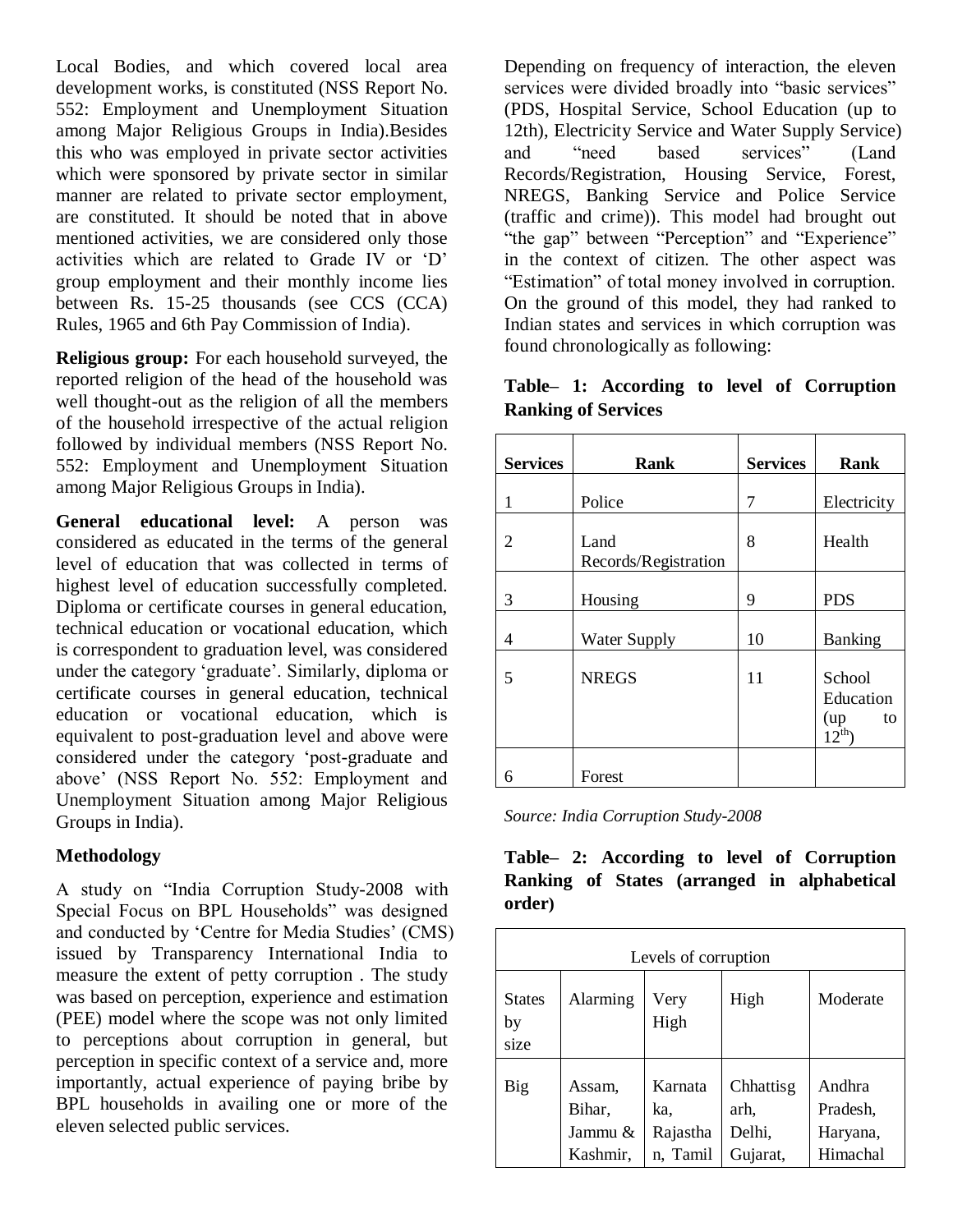|        | Madhya       | Nadu    | Jharkhand | Pradesh,   |
|--------|--------------|---------|-----------|------------|
|        | Pradesh.     |         | , Kerala, | Maharashtr |
|        | <b>Uttar</b> |         | Orissa    | a, Punjab, |
|        | Pradesh      |         |           | Uttarakhan |
|        |              |         |           | d, West    |
|        |              |         |           | Bengal     |
|        |              |         |           |            |
| Small/ | Goa,         | Meghala | Arunachal | Chandigar  |
| Uts    | Nagaland     | ya,     | Pradesh.  | h,         |
|        |              | Sikkim  | Manipur   | Mizoram,   |
|        |              |         |           | Pondicherr |
|        |              |         |           | y, Tripura |

#### *Source: India Corruption Study-2008*

The grouping of States on corruption reflects relative position of States in the context of all eleven services. States under "alarming" group calls for serious introspection, reformation and even repositioning of certain services meant for BPL households. In Uttar Pradesh the level of corruption was "alarming" in all the eleven services studied. Since then circumstances has changed with respect to relative position of states but Uttar Pradesh remained same position even worse regarding to some studied services. We know that corruption has two sides, each sustaining the other and reinventing itself. One is perception, the dimension which is relatively easy to talk about. The second is actual experience of corruption. Perception and experience are often two separate issues requiring take apart, but parallel efforts. Pertaining to this 'Corruption Study-2008' was based with special focus on BPL Households those were experienced by corruption of public sector. It was a one segment of perception and experience. But question is, had they been experienced by corruption of public sector really? If yes then why? Because service providers of public sector were also service receiver in other perspective and it means they were experienced from corruption too in other services. For that reason we analysed causes of these results regarding eleven services in modified form, adopting the established concepts, definitions and procedures at ground level in Uttar Pradesh and we combined to these eleven public services in public as well as private services accepting that corruption is not joined with public sector only. Following the above approach and purpose of study we have used

exploratory scholarship. We are collected information through reviewing available literature and/or qualitative approaches such as formal discussions, during the first half of October of the year 2014 by using in-depth interviews of household level sample survey, exit interviews at service delivery vents, discussions with the disturbed "service providers" etc. on various facets of corruption, implementing the established concepts, definitions and procedures at Uttar Pradesh in India. In which concepts, definitions and procedures are based primarily on the analysing of the reputed papers and reports which are mentioned in specified references in the end of this paper. The critical issues in the context of various facets of corruption enquiries pertain to defining the corruption and measuring participation of these facets in different phenomenon of corruption. The activity participation of these facets is not only dynamic but also multidimensional; it varies over regions, religion, age, education, gender, industry and occupational categories. Thus people have different type of assertions on facets of corruption. Pertaining to this, in our survey, households are classified into various categories on the basis of assertions pursued by them. At first they are classified by their districts, these were Sambhal, Moradabad, Aligarh, Bulandshahar and Hathras subject to the availability and then by location; urban, semi-urban, and rural areas through Multi-Stage Random Sampling Technique. The urban and semi-urban frame survey blocks in the urban sector and rural frame survey villages in the rural sector are made by the list of 2001 census. Further the district level allocations for all rural, urban and semi-urban areas were adjusted marginally to ensure that each stratum got a minimum allocation of 20 localities randomly. Thus our sample included five urban areas –city Sambhal, city Moradabad, city Aligarh, city Bulandshahar and city Hathras in the composed districts, five semi-urban areas – Gunnaur (Sambhal), Hasanpur (Moradabad), Khair (Aligarh), Khurja (Bulandshahar), Sadabad (Hathras) and five rural areas –Sirsi (Sambhal), Dilari (Moradabad), Jalalpur (Aligarh), Ahmad Nagar (Bulandshahar) and Mir Pur (Hathras).A census survey of the collected (300) household who were assigned as body of public and private employees at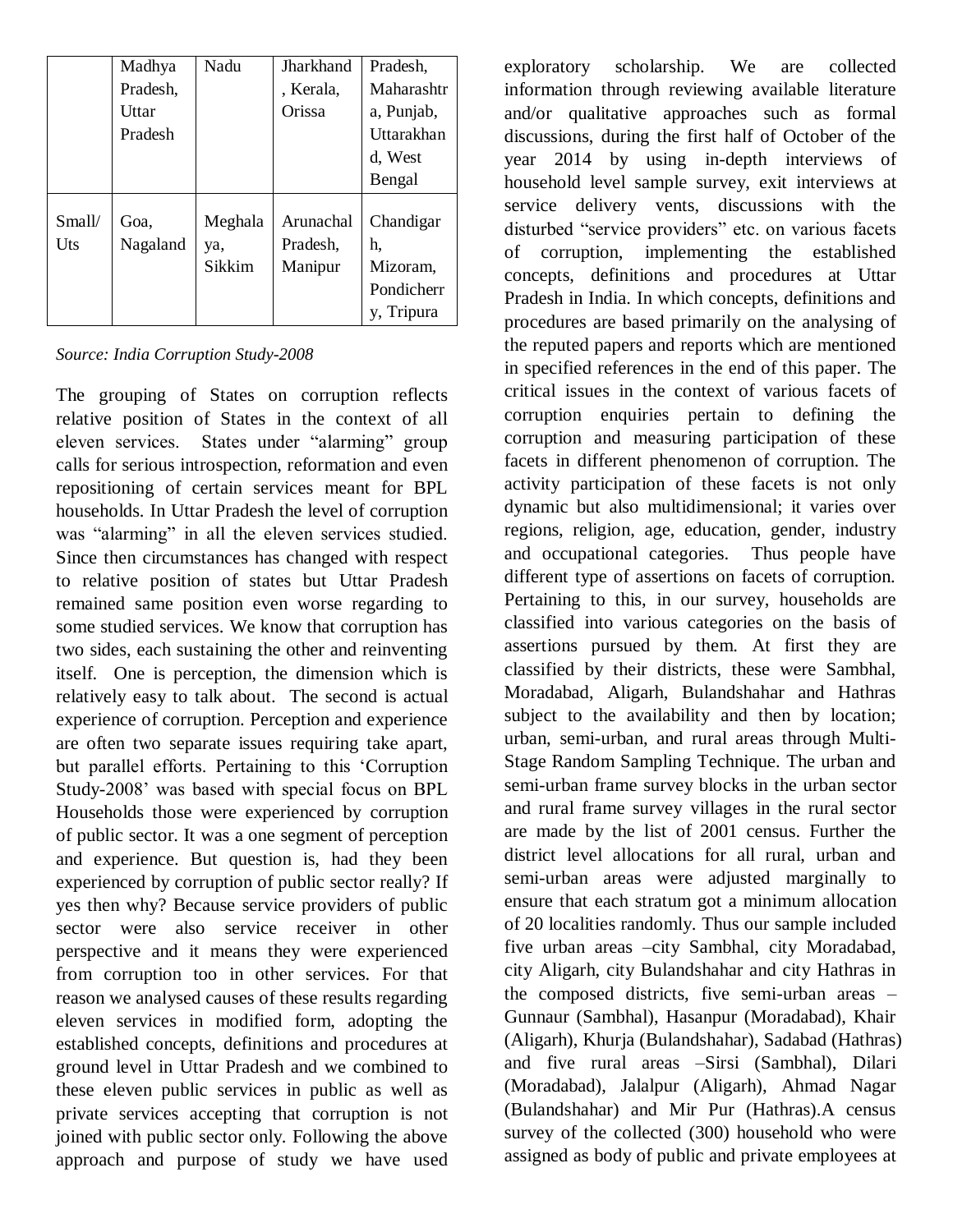‗D' group level, was conducted. In public and private employees, we considered those households who employed at their birth domicile and outside from it too because at rural level we found that there was very few households who were employed in their birth domicile. Out of 300 households 100 were employed in public sector while remaining were, private sector. In this regards, the questionnaires focussed on those factors which are responsible for increasing corruption at ground level and defined as factors which prevent or create obstacles to take advantages of services of educational institutions, health services, banking, manufacturing, managing, and overwhelming of administrative services by the underprivileged. In doing so, we considered religion, dowry, inflation, value less education, underemployment, prejudice and discrimination, weak rules and regulations and poor health as explanatory factors of increasing corruption. These factors may include economic and non-economic both. The former may relate to poor/rich economic background of household. The non-financial factors may relate to educational, religious, community privileges, and cast of household. Information was also collected by observation, semi-structured interviews with important persons of the locality, and focus group discussions. Based on the data collected during the entire period of the survey, estimates pertaining to corruption and its causes in India along with various characteristics associated with them are presented in this paper.

## **Findings and Discussions**

As noted earlier, the Sample Survey during the first half of October of the year 2014 carried out household survey of concerned service providers on the subject of corruption and its ground causes with solutions at Uttar Pradesh in India. In this survey included 300 households from all randomly collected areas of our composed districts. Pertaining to these, It may be seen that table 3 shows, nearly 43 percent of them belonged to 'Others Religion' while 57 percent to Muslim. First group is called ‗Others Households' group and second is ‗Muslim Households'. In group 'Others Households' 37 percent are female and remaining 63 percent are male households, following subgroup 'Others' Females' and 'Others Males' respectively, on the other hand, in group 'Muslim Households' 16 percent are female and remaining 84 percent are male households, following subgroup 'Muslim females' and 'Muslim males' respectively. Both group households are educated up to undergraduate to postgraduate level as mentioned above.

| gender                      |                          |               |                      |                     |                 |
|-----------------------------|--------------------------|---------------|----------------------|---------------------|-----------------|
| SL.                         | Others<br>Households     |               | Muslim<br>Households | Total               |                 |
|                             | <b>'Others</b><br>males' | 80<br>(35.71) | 144<br>(64.28)       | 'Muslim<br>males'   | 224<br>(100.00) |
| $\mathcal{D}_{\mathcal{A}}$ | 'Others<br>females'      | 48<br>(63.15) | 28<br>(36.84)        | 'Muslim<br>females' | 76<br>(100.00)  |
|                             |                          |               |                      |                     |                 |

**Table – 3: Frequency and percentage distributions of households by their religion and** 

*Source: Self prepared questionnaire and field survey.*

3 Total 128 172 Total 300

**Note:** - Number in table represent frequencies and number in parenthesis represent percentage proportion of total number of households of respective religion and gender.

Moreover, table 3 show also that household ratio of ‗Muslim females' is less than up to 26.31 points from 'Others females'. Therefore there is a huge variation in answers which were received by both groups ‗Others females' and ‗Muslim females' in terms of experience of corruption. For that reason it to be seen in table 4 that at aggregate level group of ‗Others females' gave less importance to inflation and weak rules and regulation for corruption than Muslim woman up to 10.52 points. On the other hand, this situation was opposite for 'Muslim males' as compare to 'others males'. There are many causes of such types of responses, i.e. 'Muslim males' face entry barriers for getting services of educational institutions, health, banking, manufacturing, managing, and overwhelming of administrative due to religious discrimination which spring them depresses more than other community members etc. (Amit A. Pandya, 2010) and this is because value less education which is delivered to service providers at UG and PG level. To overcome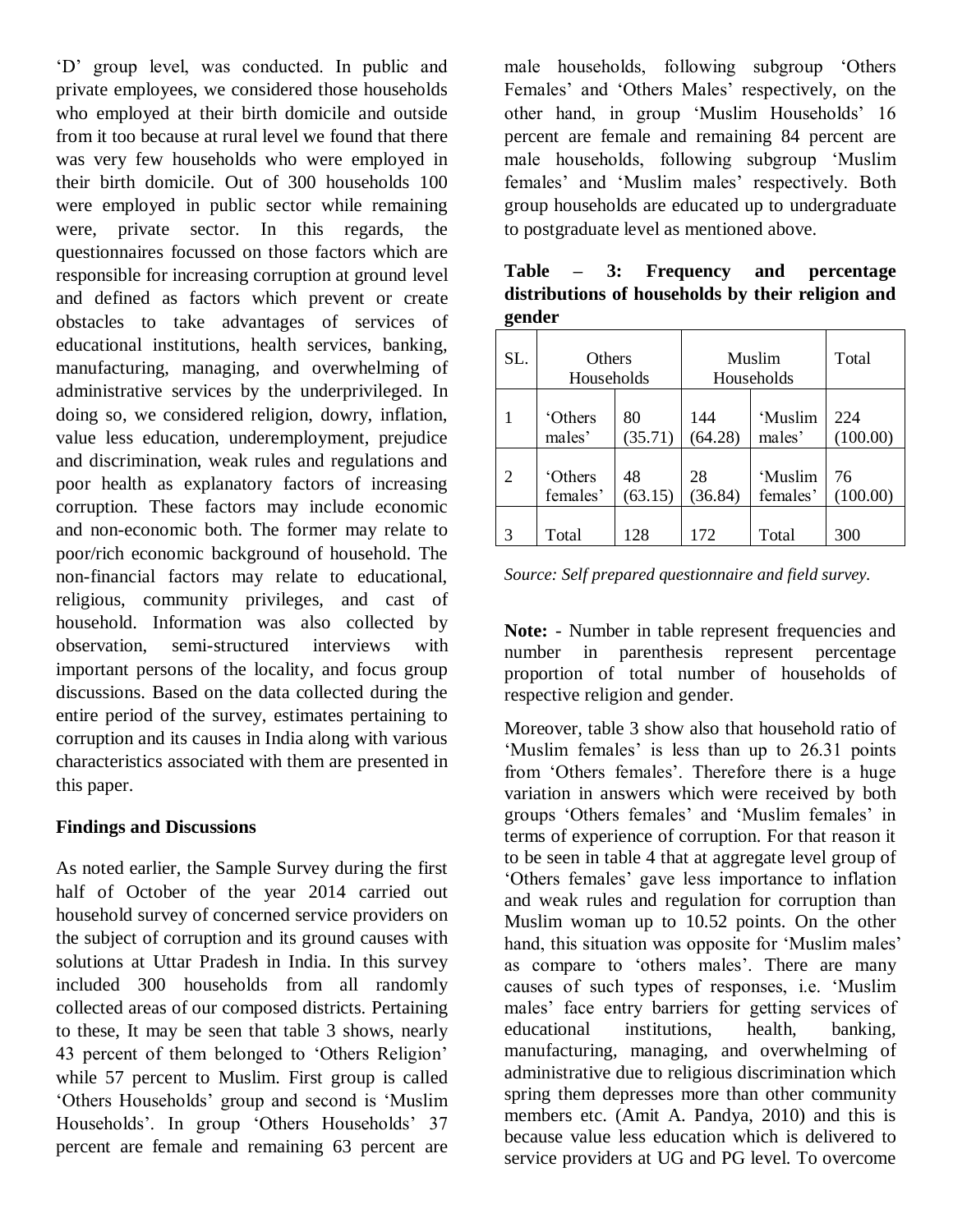this difficulty, they give bribe. Thus overall they gave more importance to prejudice and discrimination than inflation and weak rules and regulations for corruption comparatively to 'others' males' up to 6.25 points. On the other hand, as compare to 'others females', 'Muslim females' assumed that inflation was more responsible for corruption because their economic and educational conditions were considerably serious as compare to 'others females' therefore rising in inflation would spoil their budget (NSS Report No. 552). And as a result they cannot be survived with increasing inflation by which corruption is increasing.

**Table – 4: Frequency and percentage distributions of household's responses by their districts and gender regarding inflation and weak rules and regulations as major causes of corruption**

Note: - Number in table represent frequencies and number in parenthesis represent percentage proportion of respondents. Such type of difference may be seen in table 5 also. Out of 74.66 percent households, 25.89 percent male households considered that degradation in social, religious and moral institutions was major cause of corruption than last one. Within this perception and experience, at aggregate echelon, 'Muslim males' convened this more than 'others males' that these types of factors were more significant than any other for corruption because last few decades it is noted that as these institutions are losing their importance, corruption is to be increased rapidly (Geetanee Napal, 2006, Asad Ullah and Mussawar Shah, 2013) and they are forced to take and give bribe by their seniors or officers.

|              | Male           | Inflation and weak rules and<br>regulations for Corruption |                    |                                                | Female        | Inflation and weak rules and<br>regulations for Corruption | Total Male<br>and Female |                                                   |                                        |
|--------------|----------------|------------------------------------------------------------|--------------------|------------------------------------------------|---------------|------------------------------------------------------------|--------------------------|---------------------------------------------------|----------------------------------------|
|              |                | "Others<br>males"                                          | "Muslim"<br>males" | "Others"<br>males"<br>$+$<br>"Muslim<br>males" |               | "Others<br>females"                                        | "Muslim<br>females"      | "Others<br>females"<br>$+$<br>"Muslim<br>females" | (Urban,<br>Semi-urban<br>and<br>Rural) |
| Sambhal      | 46<br>(76.66)  | 20<br>(43.47)                                              | 14<br>(30.43)      | 34<br>(73.91)                                  | 14<br>(23.33) | 04<br>(28.57)                                              | 08<br>(57.14)            | 12<br>(85.71)                                     | 60(100.00)                             |
| Moradabad    | 34<br>(56.66)  | 12<br>(35.29)                                              | 06<br>(17.64)      | 18<br>(52.94)                                  | 26<br>(43.33) | 08<br>(30.76)                                              | 16<br>(61.53)            | 24<br>(92.30)                                     | 60(100.00)                             |
| Aligarh      | 50<br>(83.33)  | 10<br>(20.00)                                              | 14<br>(28.00)      | 24<br>(48.00)                                  | 10<br>(16.66) | 02<br>(20.00)                                              | 04<br>(40.00)            | 06<br>(60.00)                                     | 60(100.00)                             |
| Bulandshahar | 56<br>(93.33)  | 20<br>(35.71)                                              | 22<br>(39.28)      | 42<br>(75.00)                                  | 04<br>(6.66)  | 04<br>(100.00)                                             | 00(0.00)                 | 04<br>(100.00)                                    | 60(100.00)                             |
| Hathras      | 38<br>(63.33)  | 20<br>(52.63)                                              | 12<br>(31.57)      | 32<br>(84.21)                                  | 22<br>(36.66) | 10<br>(45.45)                                              | 08<br>(36.36)            | 18<br>(81.81)                                     | 60(100.00)                             |
| Total        | 224<br>(74.66) | 82<br>(36.60)                                              | 68<br>(30.35)      | 150<br>(66.96)                                 | 76<br>(25.33) | 28<br>(36.84)                                              | 36<br>(47.36)            | 64<br>(84.21)                                     | 60(100.00)                             |
|              |                |                                                            |                    |                                                |               |                                                            |                          |                                                   | 300                                    |

*Source: Self prepared questionnaire and field survey.*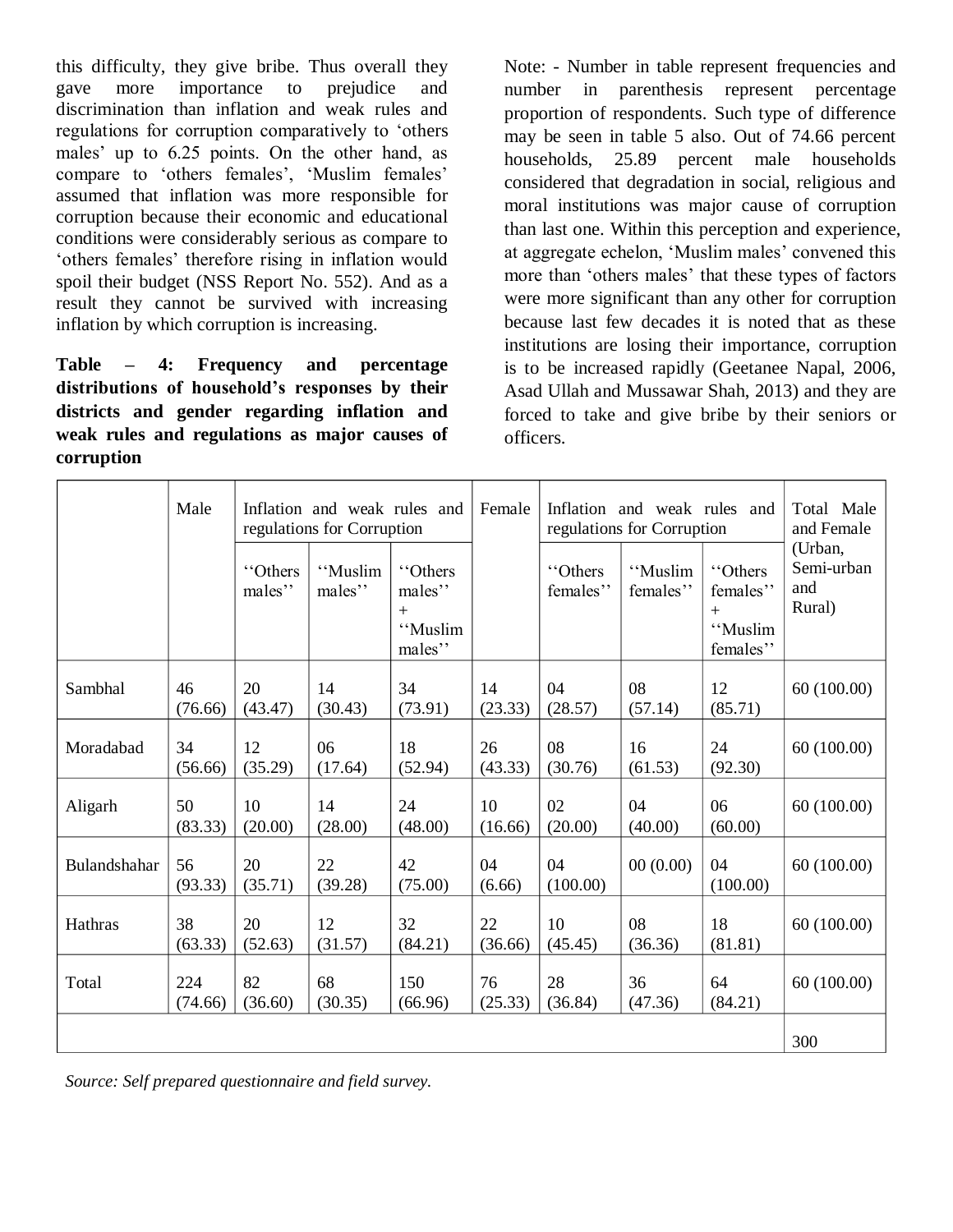Contrariwise situation was not different for postulation of 'Muslim females' because they preferred degradation impacts of social, religious and morals institutions on corruption up to 5.26 points more than 'Others females' on aggregate echelon. The most significant reason behind this is, most of them take primary education at Madrasas where they read about morally occupied social system (Report of the Standing Committee of the National Monitoring Committee for Minorities' Education, 2013) and that system does not allow any type of misuse of resources for individuals. Thus they measured any type of grant without work, in bribe and renounced it, on the other hand, 'others' females' were less aware taking to this because they measured such type of grant as need of changing social system e.g. dowry system.

**Table – 5: Frequency and percentage distributions of household's responses by their districts and gender regarding religion, value less education, dowry and prejudice and discrimination as a major causes of corruption**

Note: Number in table represent frequencies and number in parenthesis represent percentage proportion of respondents.

For increasing dowry system, it is well known that households want to give and take as much as possible for their daughters and sons respectively. And such type of intention does not have any type of restriction on sources of earning money. And this type of problem is increased much more when we talk about public servants. Every public servant wants to see that his daughter is married off well and there is continuous pressure for having a minimum level of dowry. This may be one of the reasons why one comes across cases where even public servants who have had a clean life towards the end of their career become vulnerable to corruption. And most affected group of such type of problem is 'Others Households' relatively.

|              | Male           | Religion,<br>Value<br>Less<br>Education, Dowry, prejudice<br>discrimination<br>and<br>for<br>Corruption |                   |                                                | Female<br>Religion, Value Less Education,<br>Dowry,<br>prejudice<br>and<br>discrimination for Corruption |                     |                     |                                                   | Total<br>Male<br>and<br>Female             |
|--------------|----------------|---------------------------------------------------------------------------------------------------------|-------------------|------------------------------------------------|----------------------------------------------------------------------------------------------------------|---------------------|---------------------|---------------------------------------------------|--------------------------------------------|
|              |                | "Others"<br>males"                                                                                      | "Muslim<br>males" | "Others"<br>males"<br>$+$<br>"Muslim<br>males" |                                                                                                          | "Others<br>females" | "Muslim<br>females" | "Others<br>females"<br>$+$<br>"Muslim<br>females" | (Urban,<br>Semi-<br>urban<br>and<br>Rural) |
| Sambhal      | 46<br>(76.66)  | 06<br>(13.04)                                                                                           | 04(8.69)          | 10<br>(21.73)                                  | 14<br>(23.33)                                                                                            | 00(0.00)            | 00(0.00)            | 00(0.00)                                          | 60<br>(100.00)                             |
| Moradabad    | 34<br>(56.66)  | 04<br>(11.76)                                                                                           | 08<br>(23.52)     | 12<br>(35.29)                                  | 26<br>(43.33)                                                                                            | 00(0.00)            | 02(7.69)            | 02(7.69)                                          | 60<br>(100.00)                             |
| Aligarh      | 50<br>(83.33)  | 06<br>(12.00)                                                                                           | 14<br>(28.00)     | 20<br>(40.00)                                  | 10<br>(16.66)                                                                                            | 00(0.00)            | 04<br>(40.00)       | 04<br>(40.00)                                     | 60<br>(100.00)                             |
| Bulandshahar | 56<br>(93.33)  | 06<br>(10.71)                                                                                           | 04(7.14)          | 10<br>(17.85)                                  | 04<br>(6.66)                                                                                             | 00(0.00)            | 00(0.00)            | 00(0.00)                                          | 60<br>(100.00)                             |
| Hathras      | 38<br>(63.33)  | 02<br>(5.26)                                                                                            | 04<br>(10.52)     | 06<br>(15.78)                                  | 22<br>(36.66)                                                                                            | 02(9.09)            | 00(0.00)            | 02(9.09)                                          | 60<br>(100.00)                             |
| Total        | 224<br>(74.66) | 24<br>(10.71)                                                                                           | 34<br>(15.17)     | 58<br>(25.89)                                  | 76<br>(25.33)                                                                                            | 02(2.63)            | 06(7.89)            | 08<br>(10.52)                                     |                                            |
|              |                |                                                                                                         |                   |                                                |                                                                                                          |                     |                     |                                                   | 300                                        |

*Source: Self prepared questionnaire and field survey.*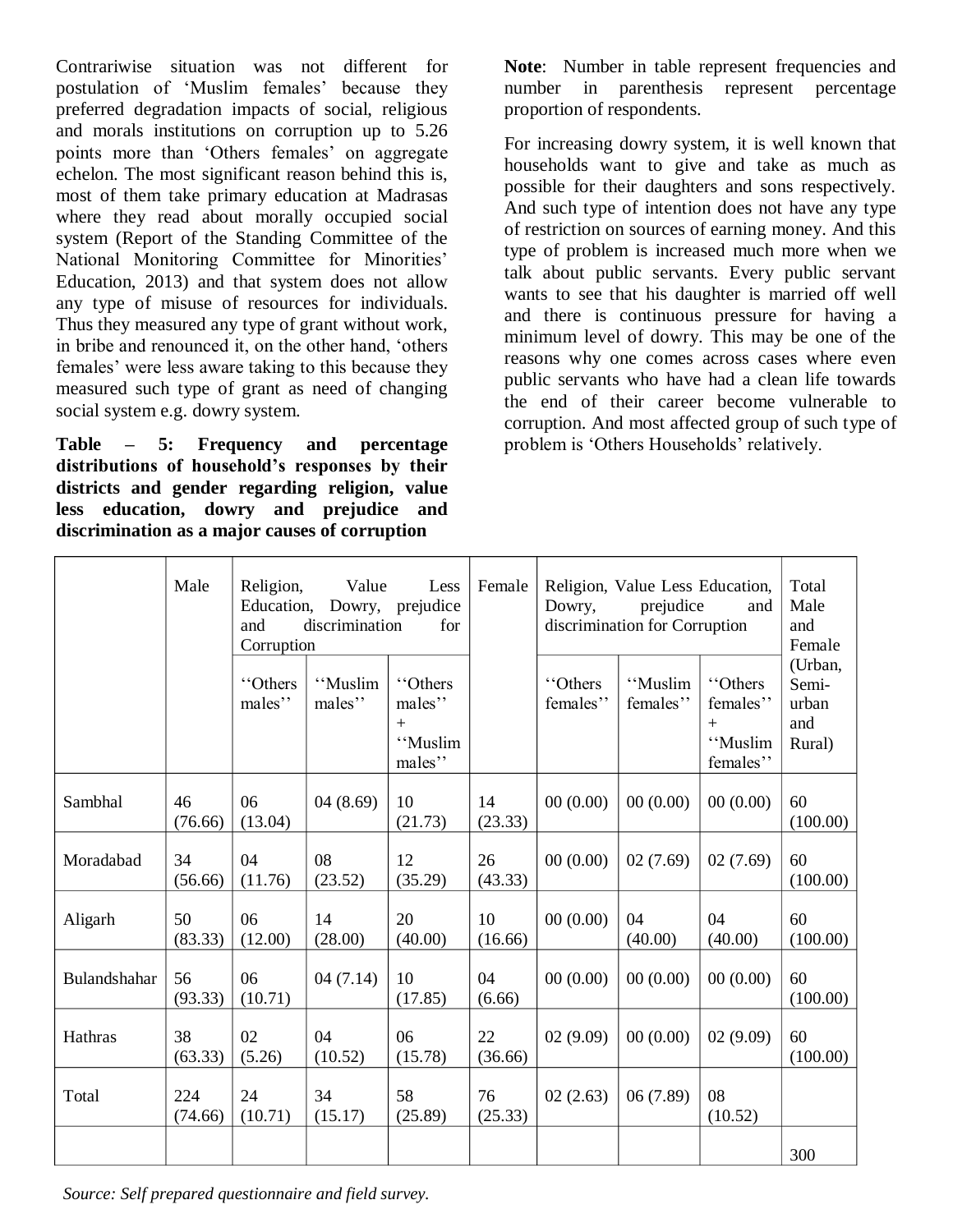**Table – 6: Frequency and percentage distributions of household's responses by their districts and gender regarding Underemployment and Poor Health as major causes of corruption**

so, to safe and sound an earning position with stability and reasonable income opportunities, people are willing to make huge stash by any means (Ramli, 2006).

|              | Male           | Underemployment<br>Poor<br>and<br><b>Health for Corruption</b> |                    |                                                | Female        | Underemployment<br><b>Health for Corruption</b> | Total<br>Male       |                                                   |                                                             |
|--------------|----------------|----------------------------------------------------------------|--------------------|------------------------------------------------|---------------|-------------------------------------------------|---------------------|---------------------------------------------------|-------------------------------------------------------------|
|              |                | "Others"<br>males"                                             | "Muslim"<br>males" | "Others"<br>males"<br>$+$<br>"Muslim<br>males" |               | "Others"<br>females"                            | "Muslim<br>females" | "Others<br>females"<br>$+$<br>"Muslim<br>females' | and<br>Female<br>(Urban,<br>Semi-<br>urban<br>and<br>Rural) |
| Sambhal      | 46<br>(76.66)  | 02<br>(4.34)                                                   | 00(0.00)           | 02(4.34)                                       | 14<br>(23.33) | 02<br>(14.28)                                   | 00(0.00)            | 02<br>(14.28)                                     | 60<br>(100.00)                                              |
| Moradabad    | 34<br>(56.66)  | 04<br>(11.76)                                                  | 00(0.00)           | 04<br>(11.76)                                  | 26<br>(43.33) | 00(0.00)                                        | 00(0.00)            | 00(0.00)                                          | 60<br>(100.00)                                              |
| Aligarh      | 50<br>(83.33)  | 02<br>(4.00)                                                   | 04(8.00)           | 06<br>(12.00)                                  | 10<br>(16.66) | 00(0.00)                                        | 00(0.00)            | 00(0.00)                                          | 60<br>(100.00)                                              |
| Bulandshahar | 56<br>(93.33)  | 02<br>(3.57)                                                   | 02(3.57)           | 04(7.14)                                       | 04<br>(6.66)  | 00(0.00)                                        | 00(0.00)            | 00(0.00)                                          | 60<br>(100.00)                                              |
| Hathras      | 38<br>(63.33)  | $00\,$<br>(0.00)                                               | 00(0.00)           | 00(0.00)                                       | 22<br>(36.66) | 00(0.00)                                        | 02(9.09)            | 02(9.09)                                          | 60<br>(100.00)                                              |
| Total        | 224<br>(74.66) | 10<br>(4.46)                                                   | 06(2.67)           | 16(7.14)                                       | 76<br>(25.33) | 02(2.63)                                        | 02(2.63)            | 04(5.26)                                          |                                                             |
|              |                |                                                                |                    |                                                |               |                                                 |                     |                                                   | 300                                                         |

*Source: Self prepared questionnaire and field survey.*

Note: Number in table represent frequencies and number in parenthesis represent percentage proportion of respondents. In table 6 we measured different types of explanatory factors for corruption that are underemployment (i.e. those who are employed, but well below capacity in terms of ability or working time) and poor health of household. However, it is less significant as compare to former factors but not ignorable. Underemployment that is, always suggest to an employee to do about oneself by any means. In developing countries underemployment rate is high. The demand for steady sources of income is high,

Thus a high level of underemployment helps explaining the observed variations in corruption, particularly in developing countries (Shrabani Saha and Rukmani Gounder, 2009).

Thus households think about it as a significant source of corruption. But more interesting point in this notion is that, 'others males' households give more importance to this factor as compare to ‗Muslim males' household up to 1.79 points on aggregate while female of both groups on aggregate, have similar postulation on this factor. Because ‗Muslim males' have less opportunities of employment than 'others males' thus they survive with present situation while 'others males' do not sort out that because they become more educated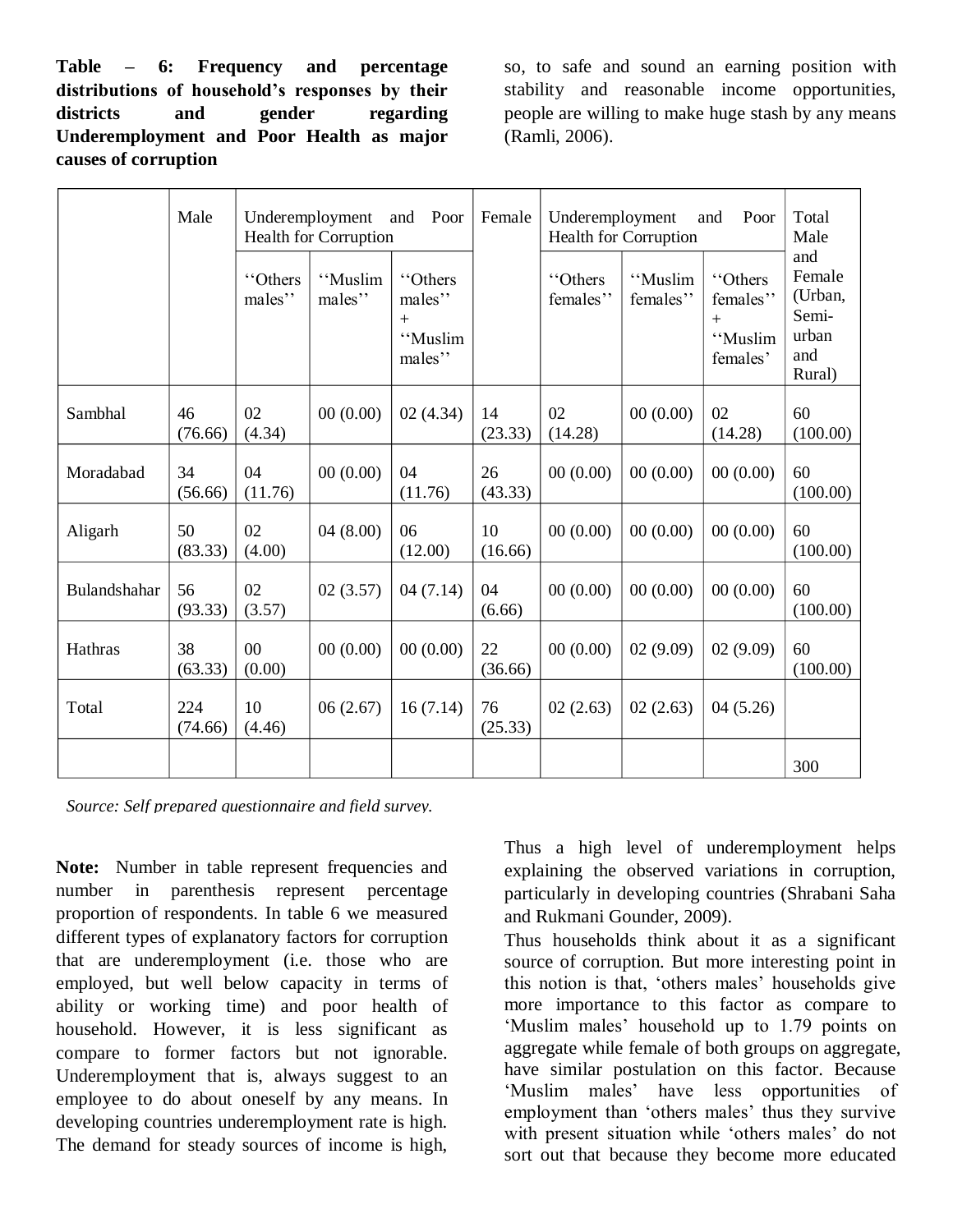than 'Muslim males' (NSS Report No. 552) and they face huge problem of underemployment. Therefore they engaged more in bribe then 'Muslim' males' and measured that underemployment is a responsible cause of corruption.

On the other hand, we took a different type of explanatory factor that is, poor health which is a significant cause of increasing corruption because poor health decreases productivity and efficiency of work and increases expenditure. This situation creates demand for money for treatment and in developing countries health treatment is very costly in terms of earnings of households. And most affected group of this problem is 'others males' because they have not any concept of 'Halal' and ‗Haram' in consumption and as a result they face huge critical health problems compare to 'Muslim' males' as seen in table 6. Therefore they engaged more in bribe then 'Muslim males' and give more importance to poor health as a significant factor of increasing corruption with respect to increasing income by unfair means as compare to 'Muslim males.

On the ground of responses of households regarding to more and less significant causes of corruption, it may be measured by above description that first group of explanatory factors of corruption that were inflation and weak rules and regulations, were highly significant as compare to religion, value less education, dowry system, prejudice and discrimination because out of our 100% samples, males and females respectively, 66.96% males and 84.21% females experienced it as primarily explanatory factors of corruption. On the other hand second group of explanatory factors was more significant than third group that was under employment and poor health because out of our 100% samples, males and females respectively, 25.89% and 10.52% males and females measured it as primarily explanatory factors of corruption. And out of our 100% samples, males and females only 7.14% males and 5.26% females measured factors of third group as primarily explanatory factors of corruption.

## **Conclusion and Suggestions**

This study tried to understand role of the socioeconomic factor in increase corruption in India. This paper is trying to address to answer the question "Why people are engage in corruption activity what factor motivate to do corruption". This

paper uses the primary data to answer aforementioned problem. Thus it can be concluded that service providers of public as well as private sector are engaged with corruption. But this is not final experience because some socio-economic factors are responsible for these circumstances which are being increased problem of corruption. Respecting developing countries particularly India, it is essential to solve this problem at ground level as soon as possible. In this regards, many significant causes of increasing corruption are well known and some of those are; continuously increasing rate of inflation, weak rules and regulations, underemployment, social evils i.e. dowry system, value less education, poor health etc.

Moving forward requires first identifying where we want to be—the "last mile"—and then defining the strategy for getting there and the barriers to that strategy. Thus it is time to do work on these facilitators of corruption and barriers of sustainable development. In doing so, some result oriented decisions could be taken by policy makers and on the ground level, for implementation of these decisions, it is important at primary level that the people should come together without any distinction of race, caste, creed, language or sex. In this regards, many stepladder could be taken but as analysed by us some most significant stepladder would be taken with priority, these are as following:

i. The solution to corruption is the elimination of its causes. Thus first step should be taken for inflation because in India, inflation rose sharply and this can be stopped and reduced by robust employment scenario and reduced underemployment etc. are some factors that could check inflation so that a balanced path of development could be framed which would be facilitators for reducing corruption.

ii. It is observed in India that the societal values have been diminishing over the past few decades which is one of those prominent causes that is significant for corruption. Therefore, it is necessary to develop the holistic citizenship education because it is important in any country since it promotes the knowledge, skills, habits, and values and these are basic tools of solution of corruption.

iii. Religion is the universal institution that's teachings are based on fairness and honesty. Its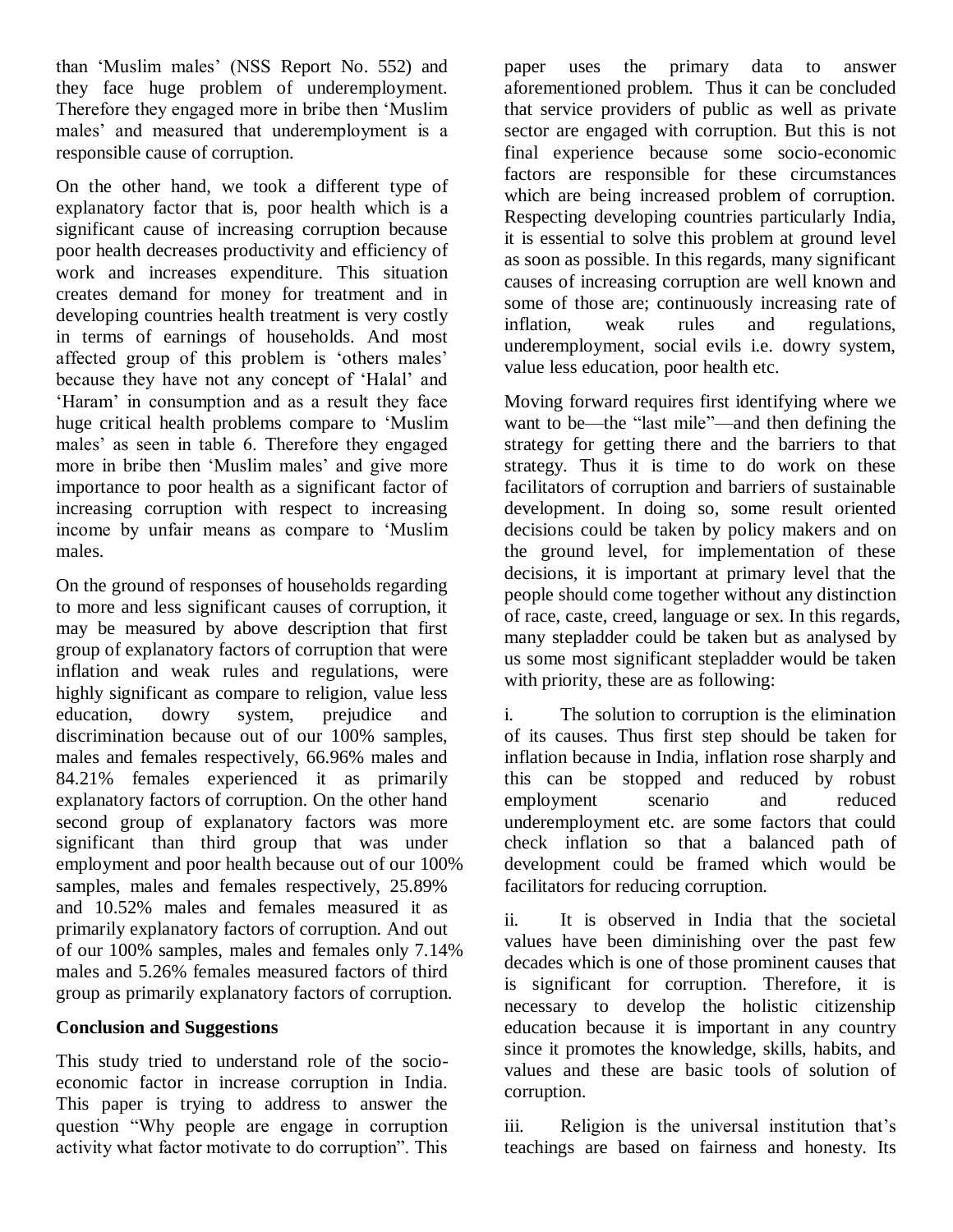functions include moral wellbeing of its followers and social control in the society. It gives direction to behaviour, discourages moral evils and encourages ethical values. Faithful attachment to religion ideally causes withdrawal from corruption. Unfortunately little attention is paid to determine the relationship between religion and corruption and use of religion in reducing corruption. Therefore, it is necessary to develop the religious ambience in this regards.

iv. Other causes of corruption are prejudice and discrimination by which one can choose nonoptimum source of production. In that case, individuals face immense teething troubles in their workings especially in official workings, which procreate to corruption in different forms. In this situation, if prejudice and discrimination are learned, they can be "unlearned"; tolerance and acceptance and change the content of 'institutional learning techniques' that can be used to change people's attitudes about corruption.

v. Besides these, pass laws or establish judicial precedents in strong form that prohibit corruption directly.

vi. A silent cause of corruption is absence of concept of permitted and prohibited consumption or production too. In religious perspective, only Muslim be close to it convincingly i.e. prohibition of intoxicants, complete prohibition of infidelity, prostitution and other forms of sexual promiscuity etc. because such type of actions create not only health problems but others also which are elucidated by increasing demand of money irrespective of source of money that is a significant cause of corruption which can be solved through embargo of detrimental goods and activities as some of those described above.

On the ground of above, we provided some strong evidence of the existence of a causal link of corruption by presenting exploratory scholarship estimates using in-depth interviews of our sample households as instruments in the ground level, and by showing that our explanatory factors are actual predictors of corruption. In contrast to the previous literature, we found strong evidence in favour of the theory that institutional amelioration on moraleconomic basis reduces corruption. For further analysis, given the difficulty of finding a convincing mechanism through theoretical analysis only,

particularly for the developing countries, we have to leave a full investigation of advanced empirical causality with others facets of corruption for future work.

#### **References**

- Acemoglu, Daron, 2009, "Introduction to Modern Economic Growth", Princeton University Press.
- Asad Ullah and Mussawar Shah, 2013, "Does Pakistani Society Accept Corruption as a Changed Value with Reference to Religious Perspective?", International Journal of Basic & Applied Sciences IJBAS-IJENS Vol:13 No:01
- Amit A. Pandya, 2010, "Muslim Indians; Struggle for Inclusion", 'The Henry L. Stimson Centre'
- Classification, Control & Appeal Rules, 1965, <http://www.persmin.gov.in/DOPT/Employe> esCorner/Acts\_Rules/ccs(cca)/ccstotal1.htm
- Dr. David A. Dilts, 2004, "Introduction to Microeconomics", Published by Indiana -Purdue University - Fort Wayne
- Mohamed Dridi, 2014, "Corruption and Education: Empirical Evidence" International Journal of Economics and Financial Issues, Vol. 4, No. 3, 2014, pp.476-493, ISSN: 2146-4138
- Georgios I. Zekos, 2004, "Ethics versus corruption in globalization"
- [http://www.corruptie.org/en/corruption/what-is](http://www.corruptie.org/en/corruption/what-is-)corruption/
- Hawken and Munck, 2009, "Measuring Corruption: A Critical Assessment and a Proposal"
- "India Corruption Study-2008 with Special Focus on BPL Households", 'Centre for Media Studies' (CMS) issued by Transparency International India
- Kurtz and Shrank 2007, "Conceptualizing and Measuring Institutions: A View from Political Science"
- Mohamed A. 'Arafa's "Corruption and Bribery in Muslimic Law: Are Muslimic Ideals Being Met in Practice?"